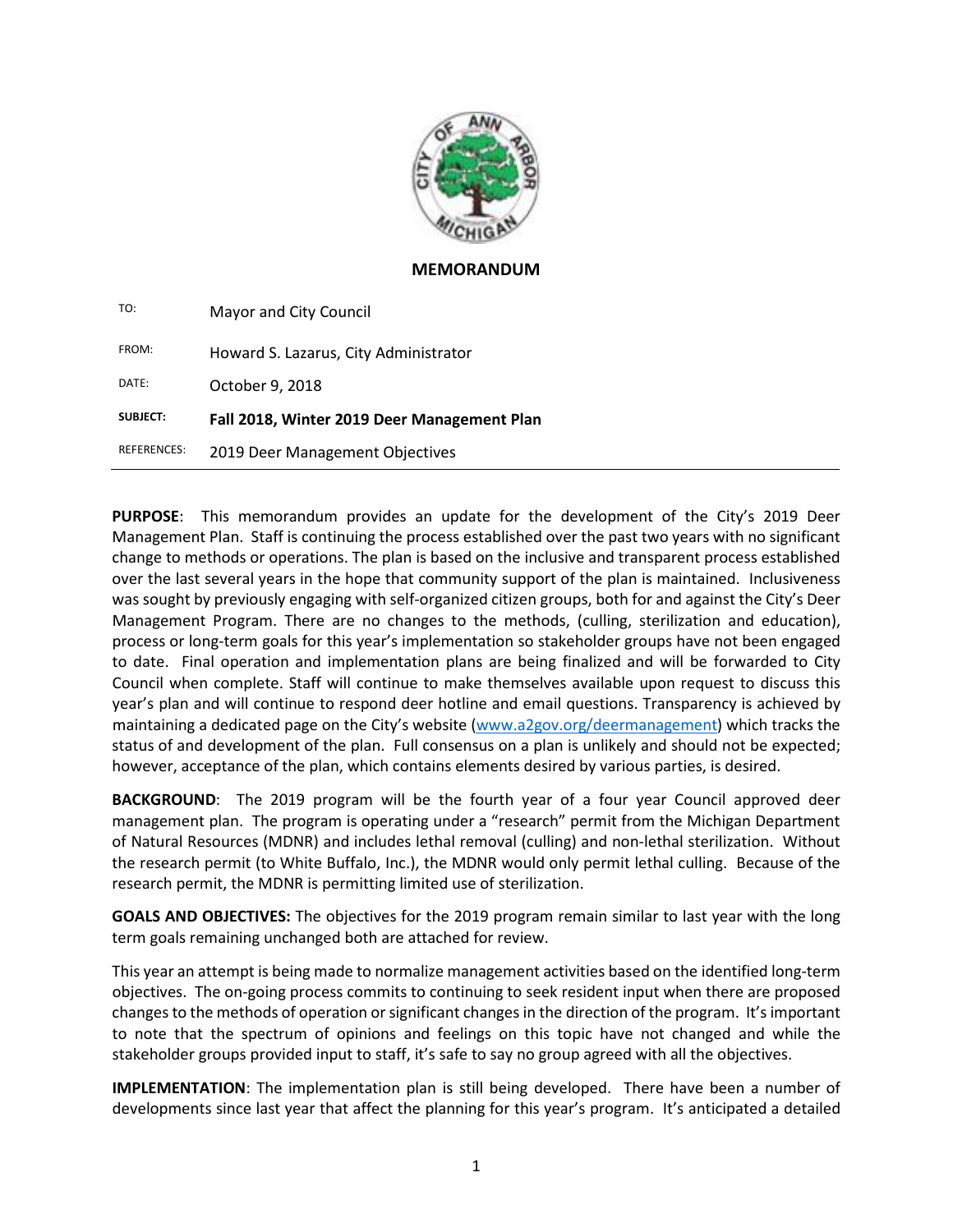implementation plan won't be completed until mid-to-late October, in time to publicize prior to actual implementation. At the earliest, sterilization will commence in late November and culling in early-to-mid January. The timing of sterilization and culling in this year's program are proposed to be separated. Sterilization is proposed to take place in November and culling operations in January, the reasons and specifics of each are detailed in the sections below. To facilitate this change, amended permit language for this year's operation has already been provided to the MDEQ for review. Some of the key developments are noted below:

Education program - The educational program continues to gain momentum and is delivering some of its objectives. The deer management page website continues to evolve and expand providing materials about deer management. The City continues to add data to its GIS/web based tool which maps some of the relevant deerinformation, [\(www.a2gov.org/annarbordeerapp\)](http://www.a2gov.org/annarbordeerapp) and mostsignificantly, a staffresource has been added to assist with the continued education efforts. Information regarding the education program will continue to be provided through emails to those who have signed up for the updates.

Culling – Ability to operate within 1,000 feet of a school on private property – After review and evaluation of applicable regulations, and discussions with the contractor that performs the cull, it was determined that culling operations are able to be implemented on private property within 1,000 feet of a school. The contractor who performs the cull was comfortable with this change as it is line with his contracts elsewhere. This was not part of the program last year while it was under review by staff. This allows operations to focus on areas that have demonstrated high deer concentrations and significant deer vehicle collisions, such as the Northwest area of the City. The City is requesting an amended permit to cull up to 150 deer.

Similar to last year, the use of both private and public lands will be part of the culling operation. The process for site selection, baiting, notice and implementation remains the same.

Sterilization – There are two significant changes to the proposed sterilization efforts. In discussion with White Buffalo and to improve implementation, sterilization is now proposed in November instead of January. Weather was a significant impediment to identifying and capturing deer last year, the change in timing is an effort to avoid the colder weather. Also, a fourth sterilization zone has been requested in the Northwest section of the City. This area is being proposed due to the high concentration of deer identified during the City's flyover and the lack of adequate area for sharpshooting. Due to the earlier timeframe White Buffalo has forwarded amended permit language to the MDEQ identifying the sterilization zones and indicating the measure of success for sterilization being greater than 95% of female deer within each area. In prior year's operations the MDNR limited the City to no more than 80 sterilized deer regardless of zone or population. To date, the MDEQ has not responded to the amended permit language.

The final balance between culling and a fourth sterilization zone in the Northwest area of the City will be determined in discussion with White Buffalo and the MDNR. The outcome of those discussions will be provided to City Council as part of the final implementation plan for this year's operations.

**NEXT STEPS**: The successful development of the Fall 2018/Winter 2019 Deer Management Plan is dependent upon the execution of the following tasks:

- *Approval of Amended Permit Request from MDNR (targeted for mid-October)*: The amended permit language has been submitted by White Buffalo to the MDNR.
- *Develop Implementation Plan (targeted completion 10/31/2018)*: The implementation plan will be developed in collaboration with the vendor earlier than in previous years in hope of conducting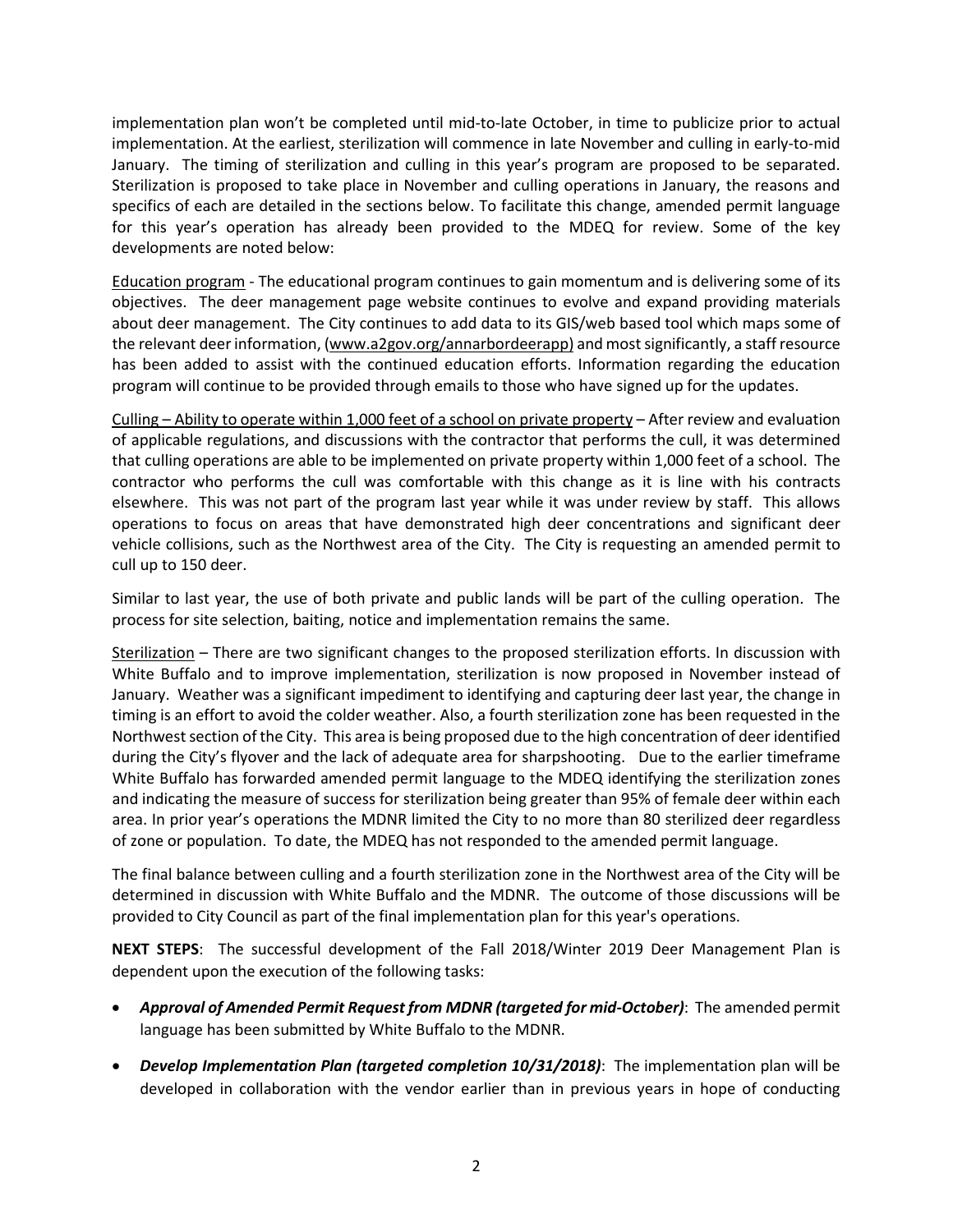sterilization in November. Separate implementation plans for sterilization and culling may be necessary based on timing of each activity.

- *Communicate the Sterilization Implementation Plan (targeted completion 10/31/2018)*: After receipt of the permit, staff will implement a communication plan with residents to maximize community awareness. Similar to in year's past.
- *Communicate the Culling Implementation Plan (targeted completion 12/31/2018)*: After receipt of the permit, staff will implement a communication plan with residents to maximize community awareness. Similar to in year's past.

**COORDINATION AND COMMUNICATION**: Derek Delacourt is the primary point of contact for this action, and can be reached at 734-794-6110 x45100 or at ddelacourt@A2gov.org. Mr. Delacourt is supported by a number of other employees who will be focused on certain aspects of the plan.

1 Attachment

1 – Deer Management Plan Objectives